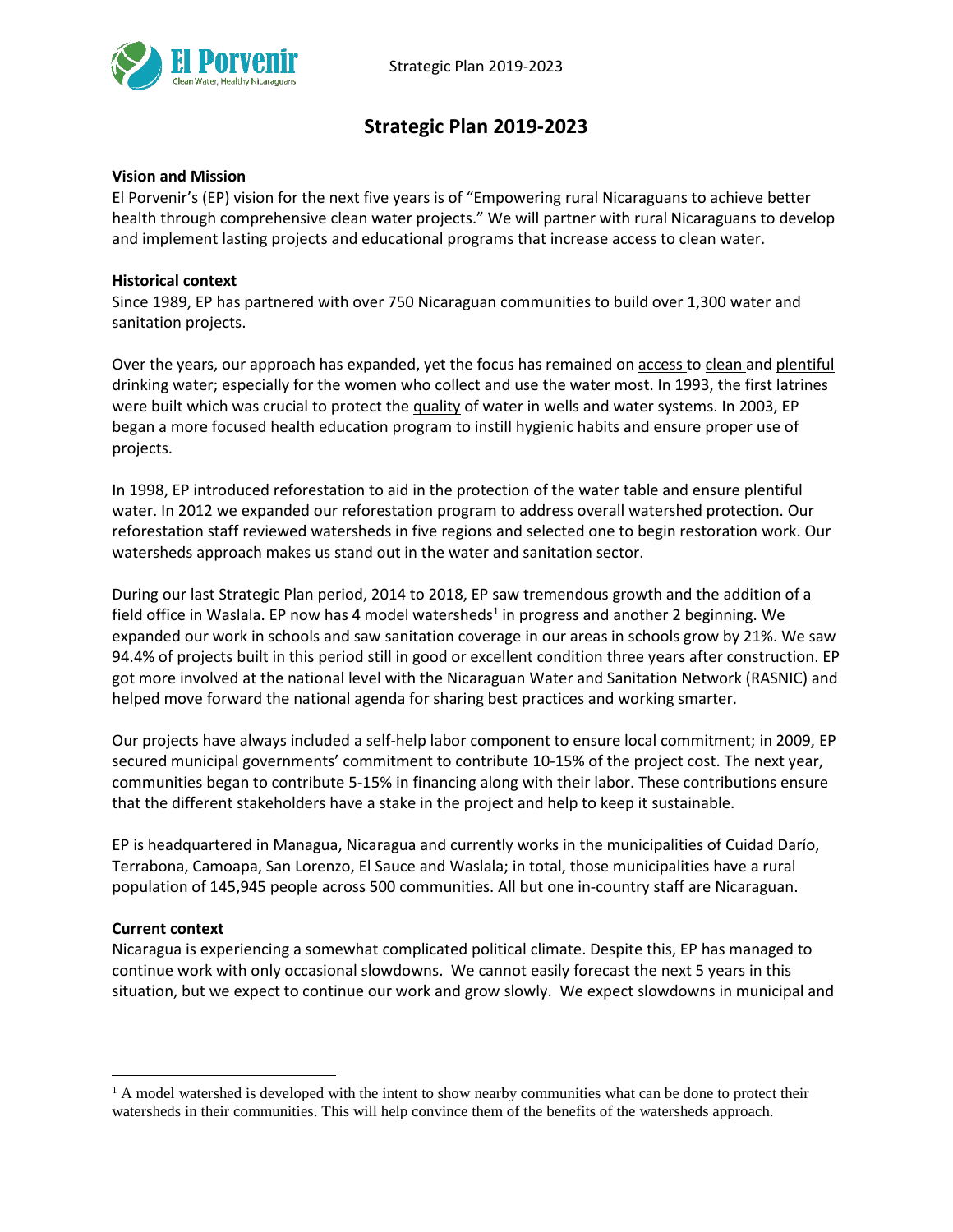community contributions during this difficult time, so we may need more help from our donors to meet these ambitious goals.

# **Guiding Principles and Values**

El Porvenir believes that all projects should be the following:

- $\Box$  Community driven
	- o All projects start with community leadership, when community members request our support. This ensures sustainability: a community that needs a project is likely to maintain it. The community leadership participates in training and is encouraged to include women.
- $\Box$  Reaches the last mile:
	- o We work with every community that requests our help, no matter how remote, in the municipalities where we work.
- $\Box$  High quality
	- o Projects are implemented with high quality standards from project construction to water cleanliness.
- Sustainable
	- o Our work lasts over time: technology is affordable and locally accessible, and communities have local know-how to do repairs. Several other principles, such as high quality, also contribute to sustainability.
- □ Holistic
	- o Our program areas complement one another: the watersheds program works to increase water flow in water projects while the hygiene education program maximizes health benefits from water and sanitation programs.
- $\Box$  Respectful of human rights
	- $\circ$  Access to water and sanitation are basic human rights recognized by the United Nations since 2010. El Porvenir strives to respect human rights by meeting the needs of all people without concern for ability level, race, religion, political stance, or gender. We believe in inclusive projects and promote female leadership.

El Porvenir is a learning organization. Although we have a highly experienced team, there is always more to learn. We adapt our methods based on our own experiences and the best practices of others.

## **What we do and how we do it**

EP currently works in six Nicaraguan municipalities in rural communities defined by populations of 1,000 or less, but at least 5 houses or more.

## *Build Access*

EP helps communities build or rehabilitate community water systems and household sanitation systems.

We consider our work in a municipality to be done when 95% of households have access to water within 500 meters of their home, and when 95% of households have access to dignified sanitation in their home or yard. We work towards both goals in schools and health posts as well, but our high-level focus is on the households and communities. From 2019 to 2023, our goal is to increase coverage of both water and sanitation in households by 12 percentage points in each of our municipalities and to complete work in water in at least two municipalities. We support the UN Sustainable Development Goals (SDGs), particularly goal #6 that relates to water, sanitation, hygiene, and watersheds.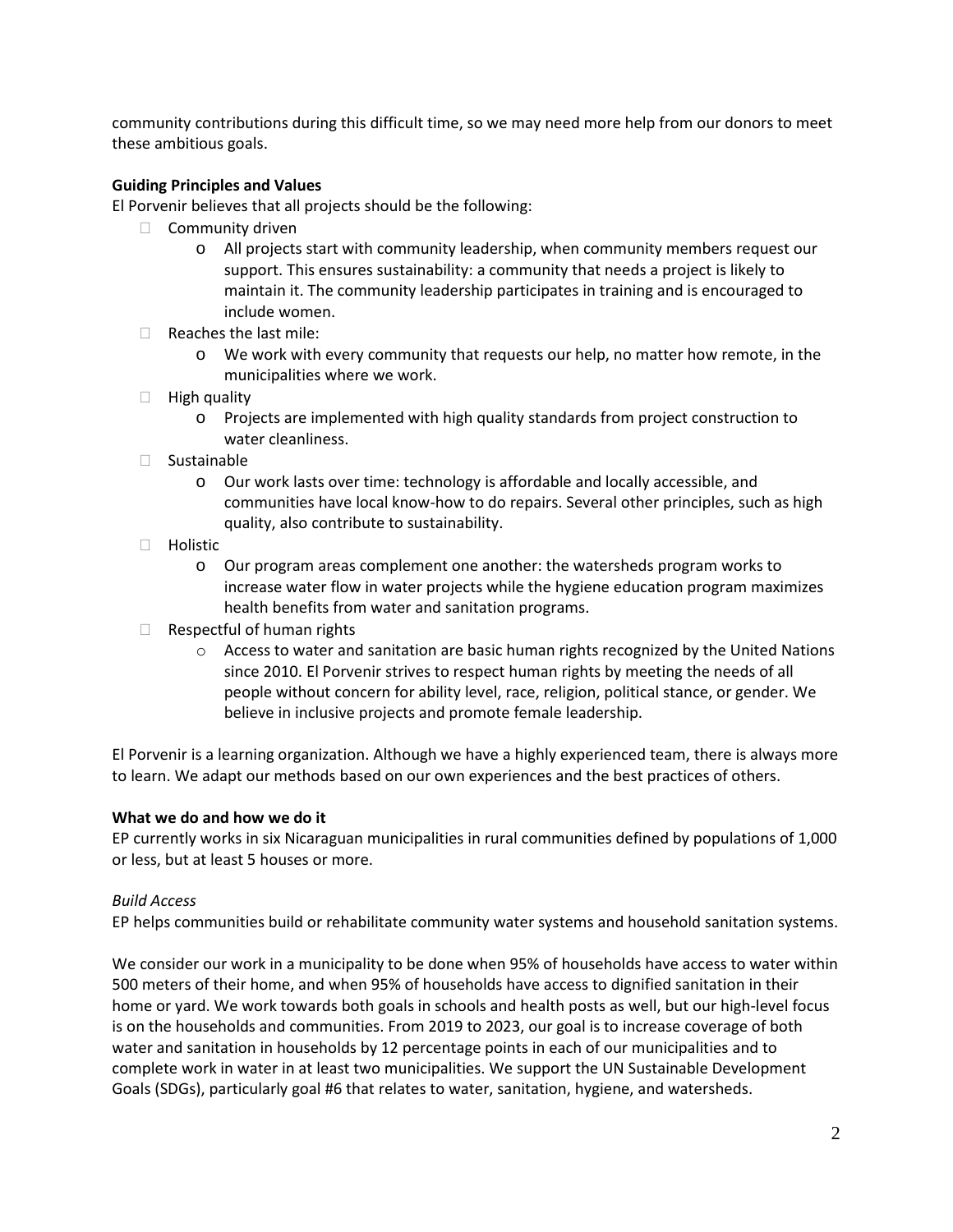We are concerned with the idea of prematurely closing regions or programs, for example water in Sauce. In order to proceed with confidence that we are ready to close the water program in a region, staff has estimated how many piped water systems with chlorination would be needed. Some of this is beyond our control, but given that Sauce, as an example, has more wells than taps at this point, we will use that we use this as an indicator to plan closing the water program in each region. We estimate that within this five-year period we can close the water program in at least two regions.

#### *Clean water and systems that work*

EP supports communities to maintain their facilities through the formation and support of Community Water and Sanitation Committees (CAPS in Spanish). EP educators and promoters help form and train CAPS, providing intensive support for at least two years after the construction of their water and/or sanitation project. We promote hygiene and teach people how to avoid contaminating water and to protect the environment. EP staff monitors communities at least twice a year for 5 years after the construction. El Porvenir will provide short term technical assistance to a community when the CAPS requests our assistance to bring their system up to standards.

Our hygiene work is done when a community has the ability to provide its residents clean water as shown by:

- 1. The water taken from the water delivery point (a well or a tap) passes a water test 75% of the time. Currently, the water passes 61.6% of the time (2018 data to date).
- 2. The water and sanitation projects in communities are still in good or excellent condition 5 years after the project completion date at least 93% of the time. Currently, 88% of the projects built in the last five years are in good or excellent condition.

The long-term impact of this work will be measured by the number of communities "graduating"<sup>2</sup> from the education program.

#### *Improving water supplies*

 $\overline{a}$ 

EP works with communities to improve the quantity and quality of water in a region through activities that affect the flow of water in micro watersheds. We set up a model watershed in each municipality so that other communities and watersheds can see the benefits of using soil and water conservation techniques including terracing and tree planting. In the longer term, communities will see increased water flows and crop yields.

We measure our progress in this program area by the number of acres (or manzanas in Nicaragua) that enroll for watersheds protection and/or conservation. In 2018, we had 194 manzanas enrolled. Our goal for the next five years is to reach 1,100 manzanas. The long-term impact of this work will be measured by an increase in stream flows, increase in canopy cover and increase in grasslands coverage.

<sup>&</sup>lt;sup>2</sup> By graduating, we mean that at least 80% of the families in the community have: clean yards/latrines, potable water (i.e. chlorinating or home filter), evidence that the family is washing their hands, and paying their water fees.